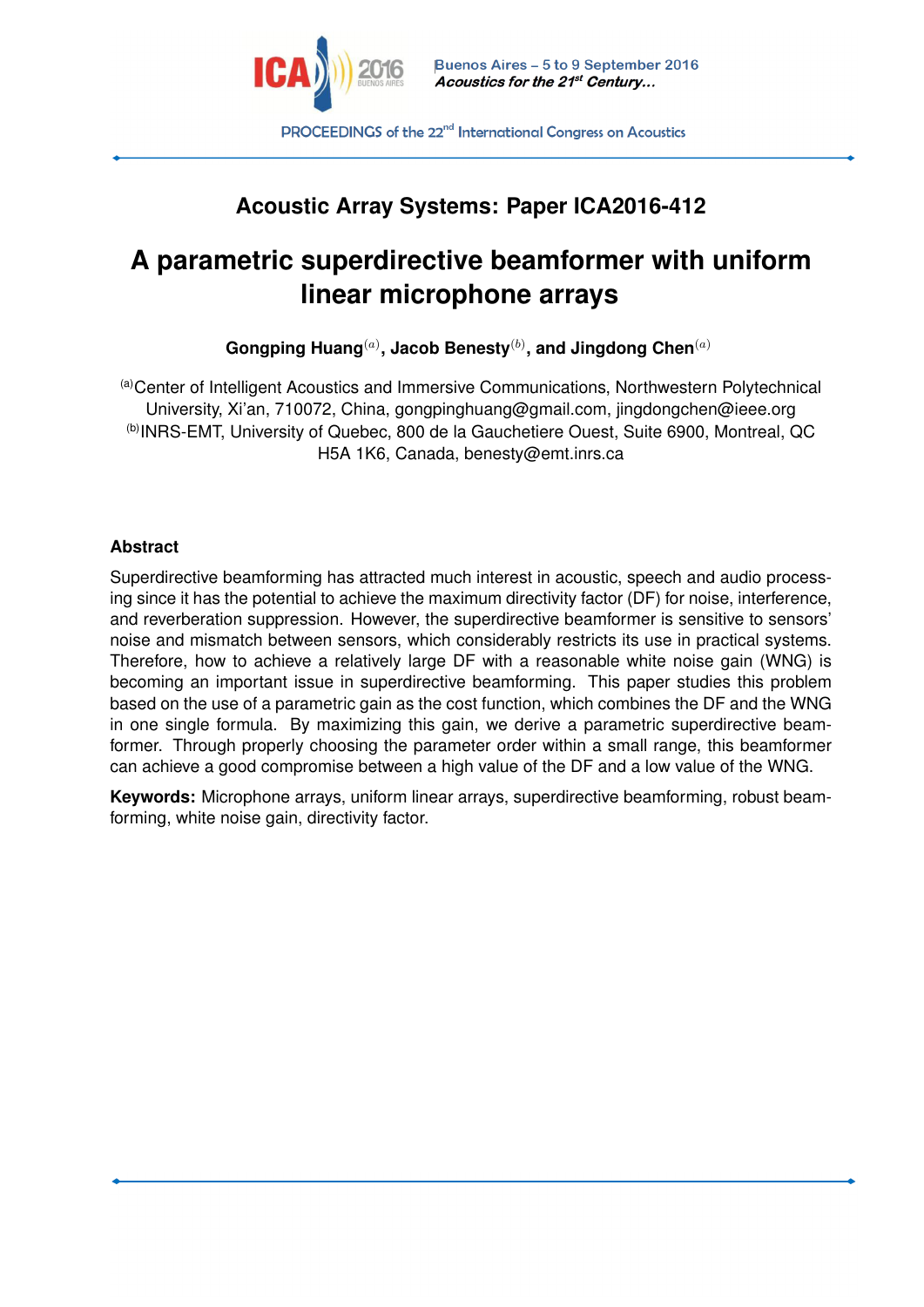

# **1 Introduction**

Beamforming methods are widely used in sensor array systems to recover a desired signal from noisy observations [1–5]. A considerable amount of attention has been paid to this area of research and many beamforming algorithms have been developed over the last few decades [6–11]. Among those, the superdirective beamformer is very attractive in applications with small-size microphone arrays; it is obtained from maximization of the directivity factor (DF), i.e., gain of the signal-to-noise ratio (SNR) in a spherically isotropic (diffuse) noise field [7, 12, 13]. The superdirective beamformer is a fixed beamformer since the noise pseudo-coherence matrix is time invariant and data independent [7, 10]. In fact, when the microphone array size is very small, the superdirective beamformer corresponds to the hypercardioid, which is also derived by maximizing the DF [10]. While it is efficient in dealing with diffuse noise, the superdirective beamformer is very sensitive to sensors' noise and array imperfections, which considerably restricts its use in practical systems [14, 15]. Therefore, how to achieve a relatively high DF with a reasonable value of white noise gain (WNG) is becoming an important issue regarding the design of superdirective beamforming.

A significant amount of research has been devoted to circumventing this fundamental issue. One of the most used solutions is the regularized superdirective beamformer [1, 11, 14], the performance of which is controlled by a regularization parameter [1]. In practice, however, it is not easy to find the optimal value of this parameter since it is frequency dependent and varies from zero to infinity. There are many other popular approaches to this issue, such as the probability based beamformers, nonlinear optimization based beamformers, combined beamformers [16], and subspace beamformers [17]. In [16], the authors combined the regularized superdirective beamformer together with the delay-and-sum (DS) beamformer leading to a robust regularized superdirective beamformer, which can make a tradeoff between DF and WNG. In [17], the problem of superdirective beamforming was cast to a framework with matrix joint diagonalization and a subspace superdirective beamformer was derived, which can achieve a good compromise between a high DF and white noise amplification.

This paper is devoted to finding other alternatives to the robust superdirective beamformer. A novel parametric superdirective beamformer is derived from the maximization of a parametric SNR gain (with  $1/p$  order noise pseudo-coherence matrix, where  $p \in [1,\infty]$  is the parameter). With the proposed beamformer, a good compromise between a high value of the DF and a low value of the WNG can be obtained by properly choosing the parameter order within a small range, which makes it easier to use than the conventional regularized superdirective beamformer.

### **2 Signal Model, Performance Measures, and Conventional Beamformers**

We consider the signal model in which a farfield source signal (plane wave) propagates from the direction (azimuth angle) *θ* in an anechoic acoustic environment at the speed of sound, i.e.,  $c = 340$  m/s, and impinges on a uniform linear sensor array consisting of M omnidirectional





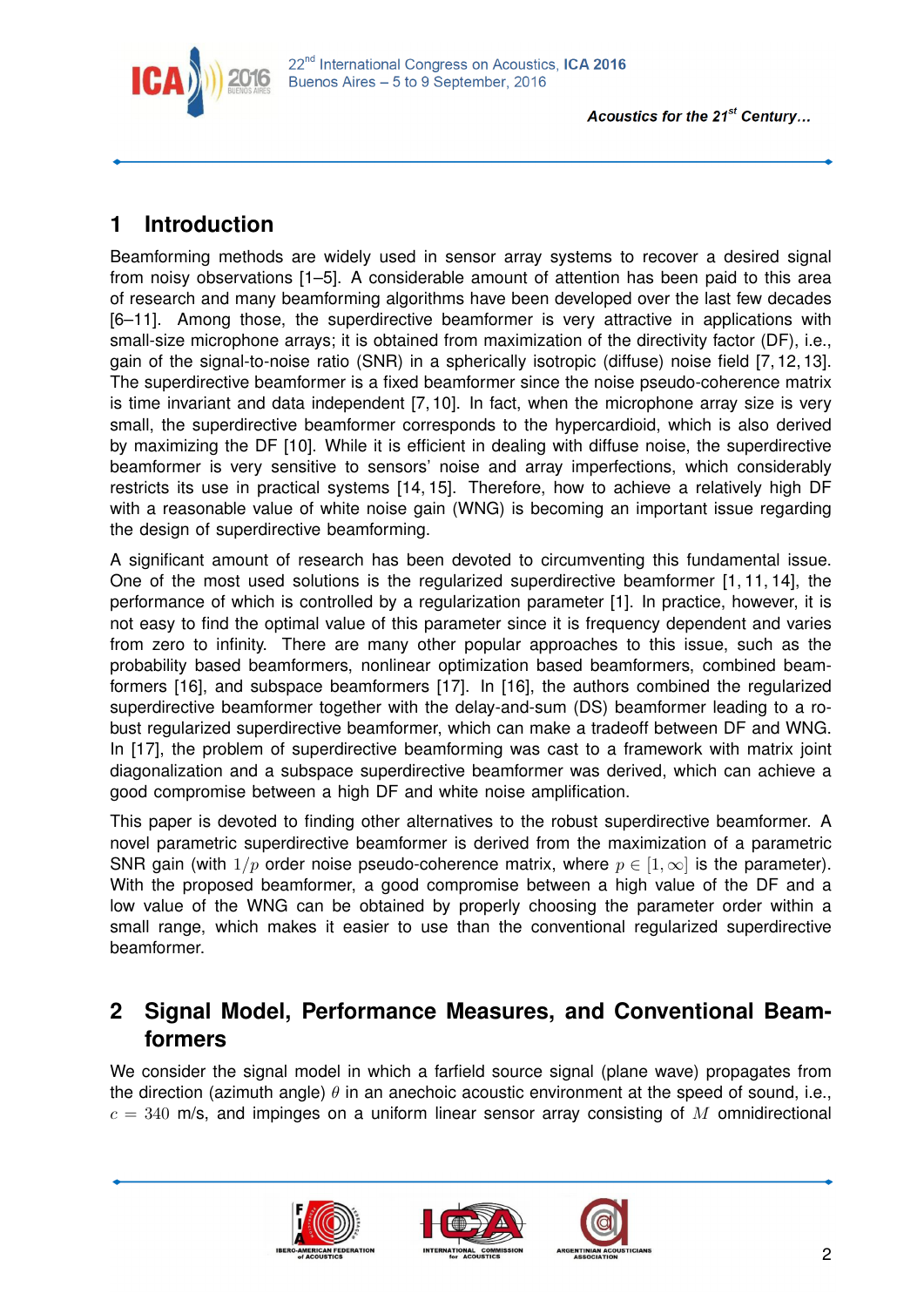

microphones. In this context, the steering vector (of length *M*) is given by

$$
\mathbf{d}\left(\omega,\theta\right) = \begin{bmatrix} 1 & e^{-\jmath\omega\tau_0\cos\theta} & \cdots & e^{-\jmath(M-1)\omega\tau_0\cos\theta} \end{bmatrix}^T, \tag{1}
$$

where the superscript  $^T$  is the transpose operator,  $j =$ √  $\overline{-1}$  is the imaginary unit,  $\omega = 2\pi f$  is the angular frequency,  $f > 0$  is the temporal frequency, and  $\tau_0 = \delta/c$  is the delay between two successive sensors at the angle  $\theta = 0$ , with  $\delta$  being the interelement spacing.

Our main interest in this paper is in superdirective beamforming [1], [7]. Therefore, it is assumed that  $\delta$  is small and the desired source propagates from the endfire, i.e.,  $\theta = 0$  [10]. As a result, the observation signal vector is [6]

$$
\mathbf{y}(\omega) = \begin{bmatrix} Y_1(\omega) & Y_2(\omega) & \cdots & Y_M(\omega) \end{bmatrix}^T
$$
  
=  $\mathbf{x}(\omega) + \mathbf{v}(\omega)$   
=  $\mathbf{d}(\omega) X(\omega) + \mathbf{v}(\omega)$ , (2)

where

$$
Y_m(\omega) = e^{-j(m-1)\omega\tau_0} X(\omega) + V_m(\omega)
$$
\n(3)

is the signal picked up by the *m*th microphone,  $X(\omega)$  is the desired signal,  $V_m(\omega)$  is the additive noise at the *m*th microphone,  $\mathbf{x}(\omega) = \mathbf{d}(\omega) X(\omega)$  with  $\mathbf{d}(\omega) = \mathbf{d}(\omega, 0)$ , and  $\mathbf{v}(\omega)$  is defined similarly to  $y(\omega)$ .

Generally, beamforming is performed by applying a complex-valued weight to the output of each sensor [6], i.e.,

$$
Z(\omega) = \sum_{m=1}^{M} H_m^*(\omega) Y_m(\omega)
$$
  
=  $\mathbf{h}^H(\omega) \mathbf{y}(\omega)$   
=  $\mathbf{h}^H(\omega) \mathbf{d}(\omega) X(\omega) + \mathbf{h}^H(\omega) \mathbf{v}(\omega),$  (4)

where  $Z(\omega)$  is the estimate of the desired signal,  $X(\omega)$ , the superscript  $*$  is the complex conjugate,  $h(\omega)$  is a linear filter of length M, and the superscript <sup>H</sup> is the conjugate-transpose operator. In our context, the distortionless constraint is desired, i.e.,

$$
\mathbf{h}^{H}(\omega)\,\mathbf{d}(\omega) = 1. \tag{5}
$$

In order to derive and/or evaluate different kind of optimal fixed beamformers, three fundamental performance measures are widely used. They are:

• beampattern, which is defined as

$$
\mathcal{B}[\mathbf{h}(\omega), \theta] = \mathbf{d}^{H}(\omega, \theta) \mathbf{h}(\omega)
$$
  
= 
$$
\sum_{m=1}^{M} H_{m}(\omega) e^{\jmath(m-1)\omega\tau_{0}\cos\theta},
$$
 (6)





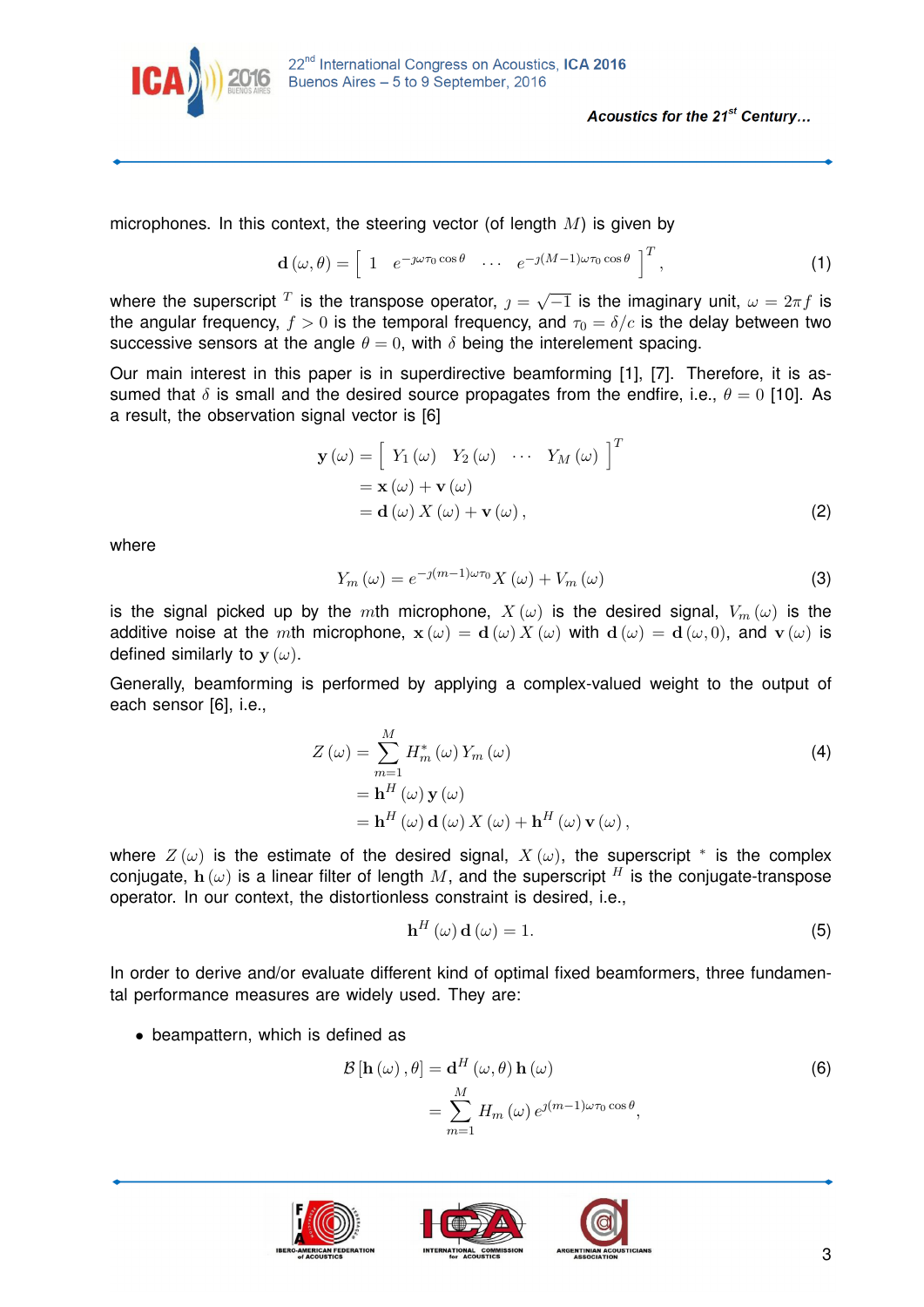

• white noise gain (WNG), which is written as

$$
\mathcal{W}\left[\mathbf{h}\left(\omega\right)\right] = \frac{\left|\mathbf{h}^{H}\left(\omega\right)\mathbf{d}\left(\omega\right)\right|^{2}}{\mathbf{h}^{H}\left(\omega\right)\mathbf{h}\left(\omega\right)},\tag{7}
$$

• and directivity factor (DF), which is in the following form

$$
\mathcal{D}\left[\mathbf{h}\left(\omega\right)\right] = \frac{\left|\mathbf{h}^{H}\left(\omega\right)\mathbf{d}\left(\omega\right)\right|^{2}}{\mathbf{h}^{H}\left(\omega\right)\mathbf{\Gamma}\left(\omega\right)\mathbf{h}\left(\omega\right)},\tag{8}
$$

where the elements of the  $M \times M$  matrix  $\Gamma(\omega)$ , which is the pseudo-coherence matrix corresponding to the spherically isotropic (diffuse) noise, are

$$
\left[\mathbf{\Gamma}\left(\omega\right)\right]_{ij} = \frac{\sin\left[\omega(j-i)\tau_0\right]}{\omega(j-i)\tau_0} = \text{sinc}\left[\omega(j-i)\tau_0\right].\tag{9}
$$

The beampattern measures the array response to a plane wave from the *θ* direction. The WNG tells how a beamformer is robust to different kinds of imperfections in the array and sensors. And the DF measures the directional gain of the beamformer.

We give below the most used and studied fixed beamformers with microphone arrays. They are:

• delay-and-sum (DS) [6]:

$$
\mathbf{h}_{\rm DS} \left( \omega \right) = \frac{\mathbf{d} \left( \omega \right)}{M},\tag{10}
$$

• superdirective [7]:

$$
\mathbf{h}_{\mathrm{S}}\left(\omega\right) = \frac{\mathbf{\Gamma}^{-1}\left(\omega\right)\mathbf{d}\left(\omega\right)}{\mathbf{d}^{H}\left(\omega\right)\mathbf{\Gamma}^{-1}\left(\omega\right)\mathbf{d}\left(\omega\right)},\tag{11}
$$

• and robust (or regularized) superdirective [1], [7]:

$$
\mathbf{h}_{\mathrm{R},\epsilon}(\omega) = \frac{\left[\mathbf{\Gamma}\left(\omega\right) + \epsilon \mathbf{I}_{M}\right]^{-1} \mathbf{d}\left(\omega\right)}{\mathbf{d}^{H}\left(\omega\right)\left[\mathbf{\Gamma}\left(\omega\right) + \epsilon \mathbf{I}_{M}\right]^{-1} \mathbf{d}\left(\omega\right)},\tag{12}
$$

where  $\epsilon > 0$  is a regularization parameter and  $\mathbf{I}_M$  is the  $M \times M$  identity matrix. The parameter  $\epsilon$  attempts to make a compromise between a large value of DF and white noise amplification. A small value of  $\epsilon$  leads to a large value of DF but a small WNG, while a large value of  $\epsilon$  gives a large WNG but a low value of DF. Two interesting cases of (12) are  $\mathbf{h}_{R,0}(\omega) = \mathbf{h}_{S}(\omega)$  and  $\mathbf{h}_{R,\infty}(\omega) = \mathbf{h}_{DS}(\omega)$ .

The DS beamformer is equivalent to the beamformer that maximizes WNG, and therefore with this beamformer we have  $W[\mathbf{h}_{DS}(\omega)] = M$ . The superdirective beamformer maximizes DF; in this case,  $\mathcal{D}[\mathbf{h}_\text{S}(\omega)]=\mathbf{d}^H\left(\omega\right)\mathbf{\Gamma}^{-1}\left(\omega\right)\mathbf{d}\left(\omega\right)$  and its value is close to  $M^2$  for a small value of  $\delta$ [3]. It is well known that this beamformer is sensitive to sensors' noise and array imperfections. This is why  $h_{\text{R}_{\ell}}(\omega)$  was derived by adding a constraint on the WNG.

The objective of this paper is to find other alternatives to the regularized superdirective beamformer,  $\mathbf{h}_{\text{R}_{\text{f}}}(w)$ , and better ways to compromise between WNG and DF.





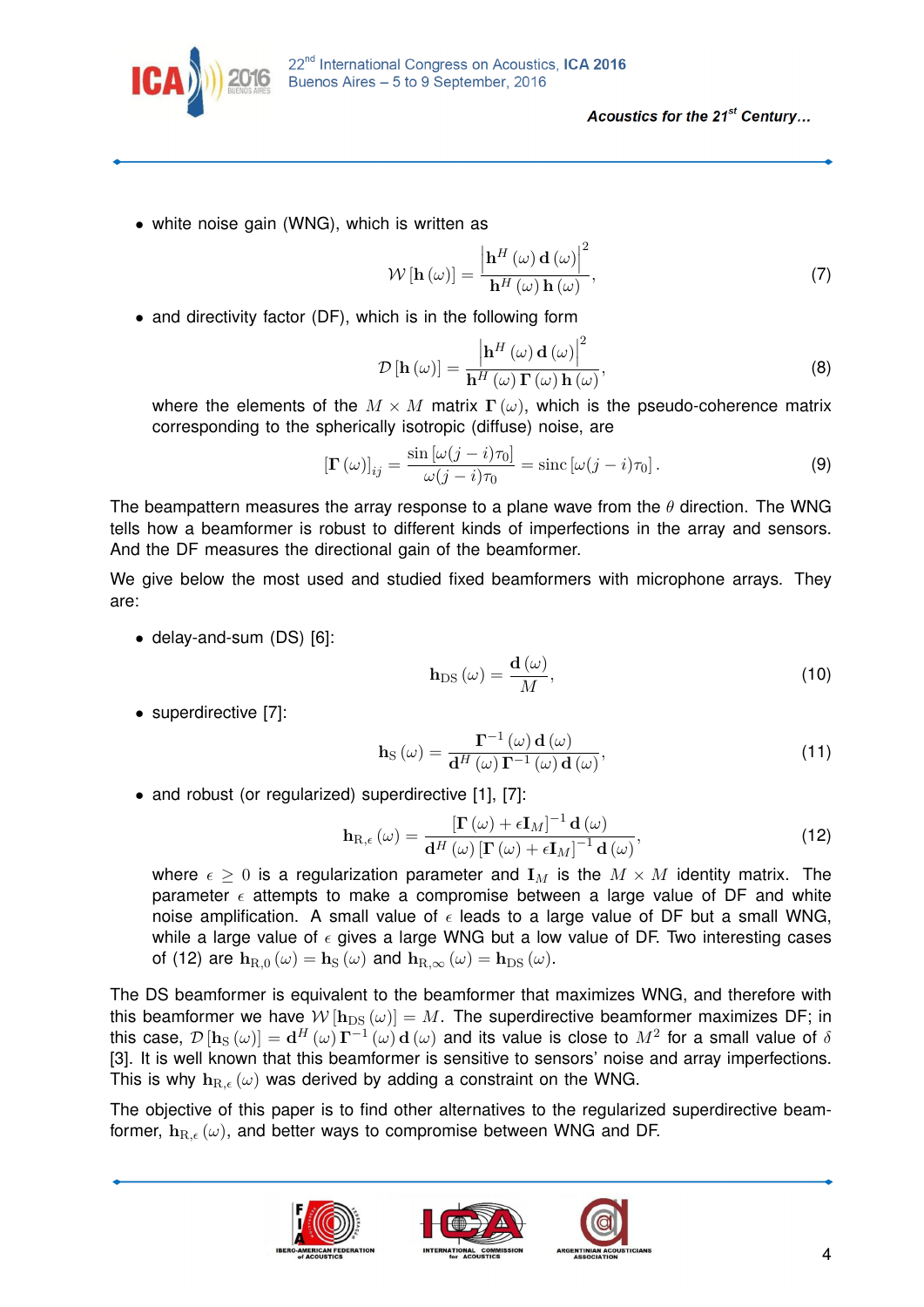

#### **3 Parametric Superdirective Beamformer**

Using eigenvalue decomposition [18], the pseudo-coherence matrix of the diffuse noise can be decomposed as

$$
\Gamma(\omega) = \mathbf{U}(\omega) \, \mathbf{\Lambda}(\omega) \, \mathbf{U}^T(\omega) \,, \tag{13}
$$

where  $\mathbf{U}(\omega)$  is an orthogonal matrix, i.e.,  $\mathbf{U}^T(\omega)\mathbf{U}(\omega) = \mathbf{U}(\omega)\mathbf{U}^T(\omega) = \mathbf{I}_M$ , and  $\boldsymbol{\Lambda}$  is a diagonal matrix whose main elements are strictly positive as **Γ**(*ω*) is positive definite. From this decomposition, we define the  $1/p$  ( $p \in [1,\infty]$ ) order noise pseudo-coherence matrix as:

$$
\Gamma^{\frac{1}{p}}\left(\omega\right) = \mathbf{U}\left(\omega\right)\Lambda^{\frac{1}{p}}\left(\omega\right)\mathbf{U}^{T}\left(\omega\right). \tag{14}
$$

Now, we introduce the parametric SNR gain, which is as follows:

$$
\mathcal{G}_p\left[\mathbf{h}\left(\omega\right)\right] = \frac{\left|\mathbf{h}^H\left(\omega\right)\mathbf{d}\left(\omega\right)\right|^2}{\mathbf{h}^H\left(\omega\right)\mathbf{\Gamma}^{\frac{1}{p}}\left(\omega\right)\mathbf{h}\left(\omega\right)}.\tag{15}
$$

It can be noticed that  $\mathcal{G}_{\infty}[\mathbf{h}(\omega)] = \mathcal{W}[\mathbf{h}(\omega)]$  and  $\mathcal{G}_{1}[\mathbf{h}(\omega)] = \mathcal{D}[\mathbf{h}(\omega)]$ . In this paper, we propose a parametric superdirective beamformer, which is obtained by maximizing  $\mathcal{G}_p$  [h  $(\omega)$ ] with a distortionless constraint, i.e.,

$$
\min_{\mathbf{h}(\omega)} \mathbf{h}^{H}(\omega) \mathbf{\Gamma}^{\frac{1}{p}}(\omega) \mathbf{h}(\omega) \quad \text{subject to } \mathbf{h}^{H}(\omega) \mathbf{d}(\omega) = 1. \tag{16}
$$

The solution of (16) is the parametric superdirective beamformer:

$$
\mathbf{h}_{P,p}(\omega) = \frac{\mathbf{\Gamma}^{-\frac{1}{p}}(\omega) \mathbf{d}(\omega)}{\mathbf{d}^{H}(\omega) \mathbf{\Gamma}^{-\frac{1}{p}}(\omega) \mathbf{d}(\omega)},
$$
\n(17)

with  $1/p$  being the parameter order and  $\Gamma^{-\frac{1}{p}}\left(\omega\right)$  is computed as

$$
\mathbf{\Gamma}^{-\frac{1}{p}}\left(\omega\right) = \mathbf{U}\left(\omega\right) \mathbf{\Lambda}^{-\frac{1}{p}}\left(\omega\right) \mathbf{U}^{T}\left(\omega\right). \tag{18}
$$

It follows then that the WNG of the parametric superdirective beamformer is

$$
\mathcal{W}\left[\mathbf{h}_{P,p}\left(\omega\right)\right] = \frac{\left|\mathbf{h}_{P,p}^{H}\left(\omega\right)\mathbf{d}\left(\omega\right)\right|^{2}}{\mathbf{h}_{P,p}^{H}\left(\omega\right)\mathbf{h}_{P,p}\left(\omega\right)} = \frac{\left[\mathbf{d}^{H}\left(\omega\right)\mathbf{\Gamma}^{-\frac{1}{p}}\left(\omega\right)\mathbf{d}\left(\omega\right)\right]^{2}}{\mathbf{d}^{H}\left(\omega\right)\mathbf{\Gamma}^{-\frac{2}{p}}\left(\omega\right)\mathbf{d}\left(\omega\right)},\tag{19}
$$

with

$$
\mathcal{W}\left[\mathbf{h}_{\mathrm{P},1}\left(\omega\right)\right] = \frac{\left[\mathbf{d}^H\left(\omega\right)\mathbf{\Gamma}^{-1}\left(\omega\right)\mathbf{d}\left(\omega\right)\right]^2}{\mathbf{d}^H\left(\omega\right)\mathbf{\Gamma}^{-2}\left(\omega\right)\mathbf{d}\left(\omega\right)} \leq M \tag{20}
$$

and

$$
W\left[\mathbf{h}_{P,\infty}\left(\omega\right)\right]=M.\tag{21}
$$





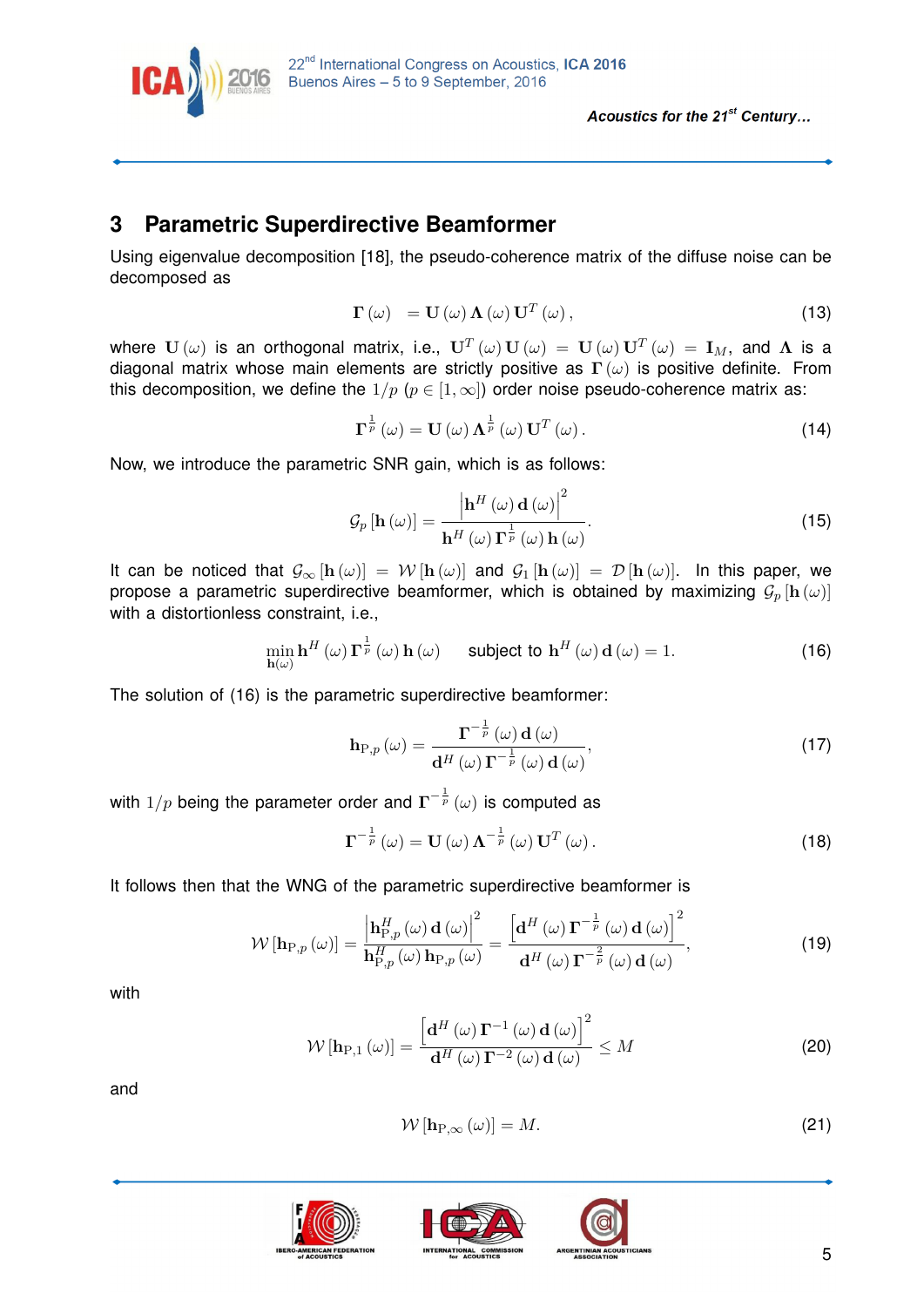



Figure 1: Beampatterns of the parametric superdirective beamformer with a uniform linear array, for six different values of  $p$ : (a)  $p = 1$ , (b)  $p = 1.1$ , (c)  $p = 1.3$ , (d)  $p = 1.5$ , (e)  $p = 2$ , and (f)  $p = 10$ . Conditions of simulation:  $M = 4$ ,  $\delta = 1.5$  cm, and  $f = 2000$  Hz.

The DF of this parametric superdirective beamformer is

$$
\mathcal{D}\left[\mathbf{h}_{P,p}\left(\omega\right)\right] = \frac{\left|\mathbf{h}_{P,p}^{H}\left(\omega\right)\mathbf{d}\left(\omega\right)\right|^{2}}{\mathbf{h}_{P,p}^{H}\left(\omega\right)\mathbf{\Gamma}\left(\omega\right)\mathbf{h}_{P,p}\left(\omega\right)} = \frac{\left[\mathbf{d}^{H}\left(\omega\right)\mathbf{\Gamma}^{-\frac{1}{p}}\left(\omega\right)\mathbf{d}\left(\omega\right)\right]^{2}}{\mathbf{d}^{H}\left(\omega\right)\mathbf{\Gamma}^{1-\frac{2}{p}}\left(\omega\right)\mathbf{d}\left(\omega\right)},\tag{22}
$$

with

$$
\mathcal{D}\left[\mathbf{h}_{P,1}\left(\omega\right)\right] = \mathbf{d}^H\left(\omega\right)\mathbf{\Gamma}^{-1}\left(\omega\right)\mathbf{d}\left(\omega\right) \le M^2\tag{23}
$$

and

$$
\mathcal{D}\left[\mathbf{h}_{P,\infty}\left(\omega\right)\right] = \frac{M^2}{\mathbf{d}^H\left(\omega\right)\mathbf{\Gamma}\left(\omega\right)\mathbf{d}\left(\omega\right)} \ge 1. \tag{24}
$$

For any given parameters  $p_1 \geq p_2$ , we should always have

$$
\mathcal{W}\left[\mathbf{h}_{P,p_1}\left(\omega\right)\right] \ge \mathcal{W}\left[\mathbf{h}_{P,p_2}\left(\omega\right)\right] \tag{25}
$$





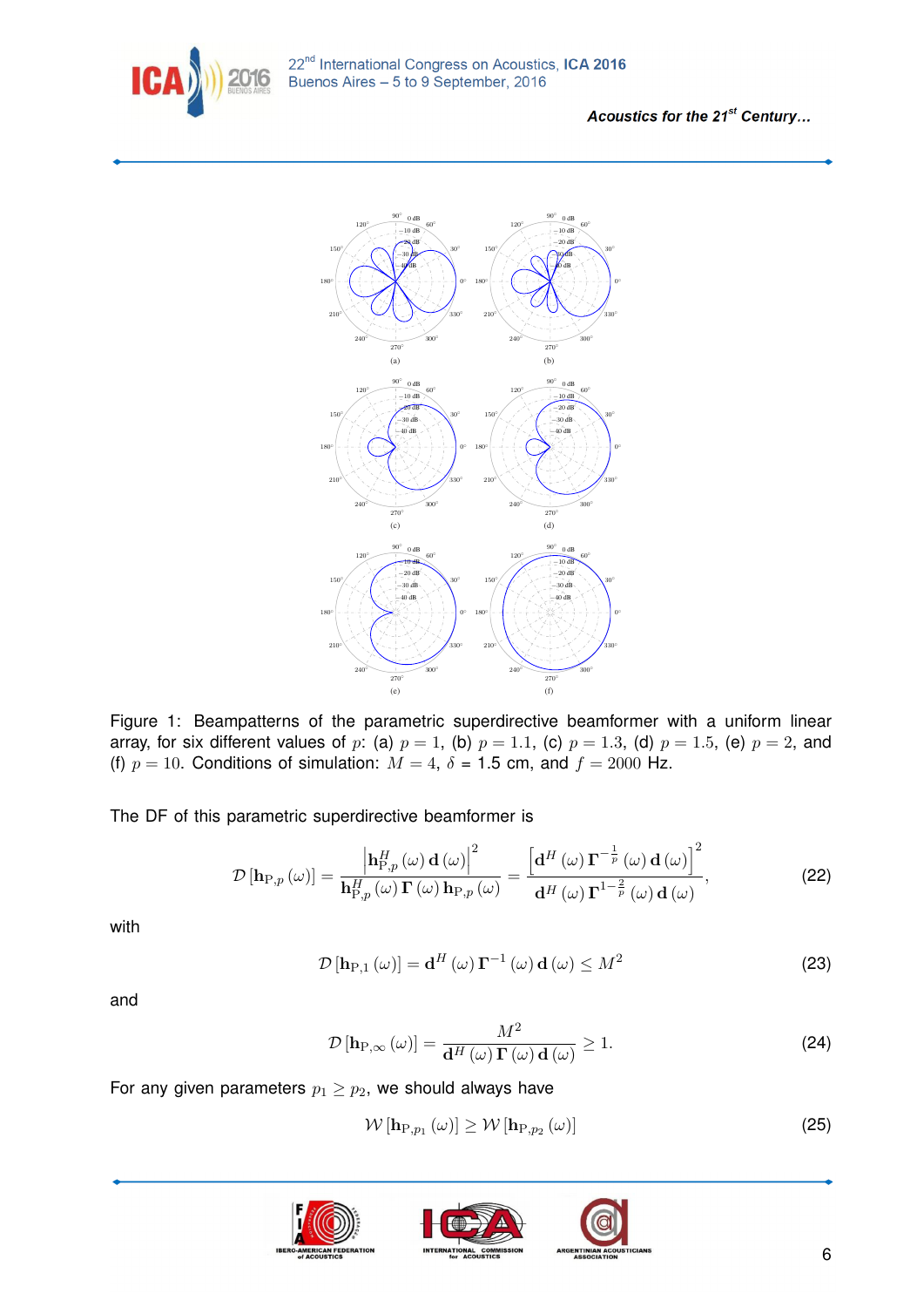



Figure 2: SNR gains of the parametric superdirective beamformer with a uniform linear array as a function of the frequency, *f*, for six different values of *p*: (a) DF and (b) WNG. Conditions of simulation:  $M = 4$  and  $\delta = 1.5$  cm.

and

$$
\mathcal{D}\left[\mathbf{h}_{P,p_1}\left(\omega\right)\right] \le \mathcal{D}\left[\mathbf{h}_{P,p_2}\left(\omega\right)\right].\tag{26}
$$

Clearly, by playing with the value of the parameter  $p$ , we have three different cases:

- For  $p = 1$ , we obtain the conventional superdirective beamformer, i.e.,  $\mathbf{h}_{P,1}(\omega) = \mathbf{h}_{S}(\omega)$ , which achieves the maximum DF with a given number of sensors.
- For  $p = \infty$ , we get the DS beamformer, i.e.,  $h_{P,\infty}(\omega) = h_{DS}(\omega)$ , which achieves the maximum WNG.
- For 1 *< p <* ∞, we obtain a beamformer whose DF decreases while WNG increases with *p*. So, by properly choosing the value of *p*, the parametric superdirective beamformer  $h_{P,p}(\omega)$  is able to control white noise amplification while having a reasonably good value of DF.





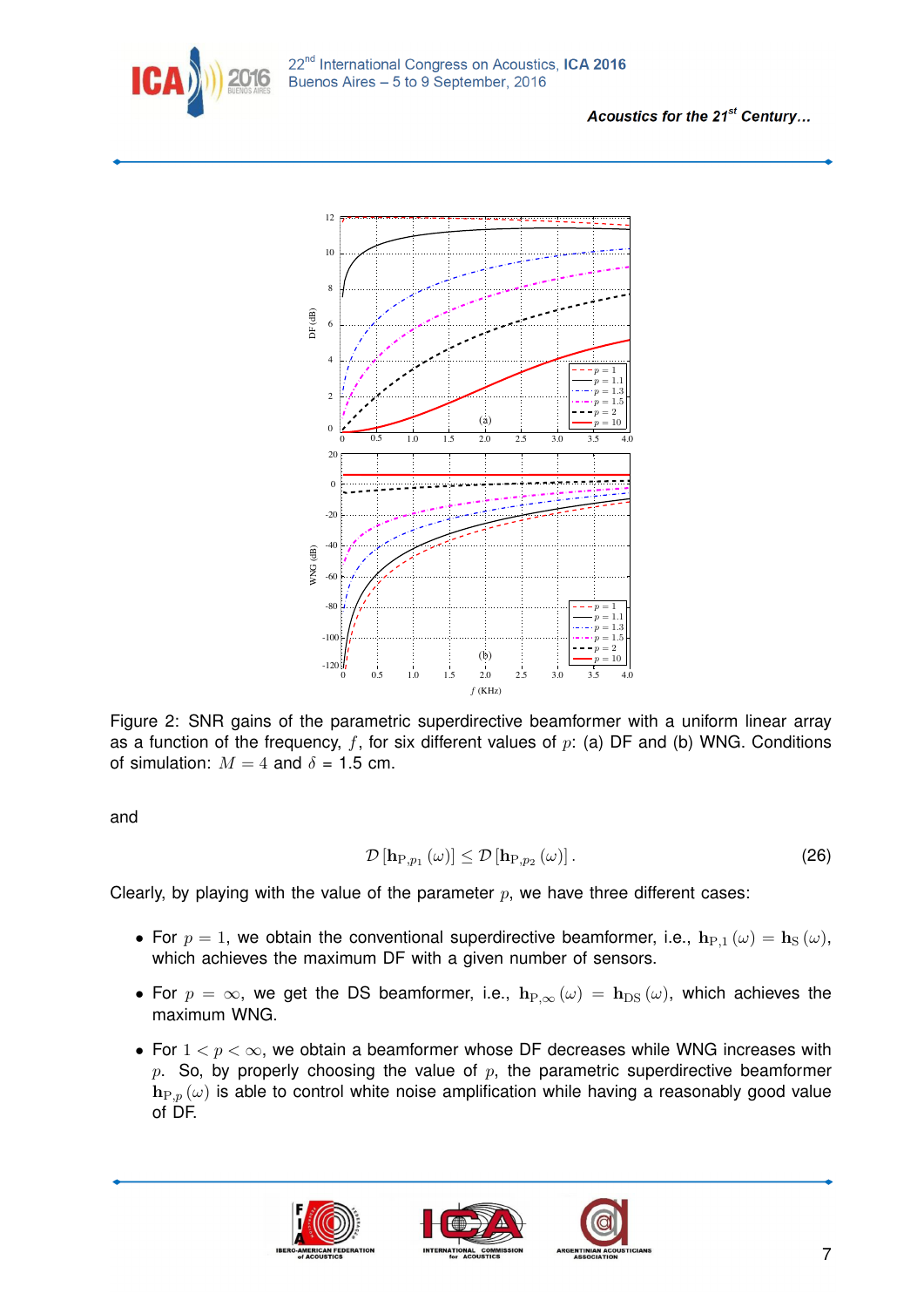



Figure 3: SNR gains of the parametric superdirective beamformer with a uniform linear array as a function of the parameter *p*: (a) DF and (b) WNG. Conditions of simulation:  $M = 4$ ,  $\delta =$ 1.5 cm, and  $f = 1000$  Hz.

#### **4 Simulations**

In this section, we briefly study the performance of the parametric superdirective beamformer through simulations. We use a uniform linear array consisting of four closely spaced microphones, with  $\delta = 1.5$  cm.

Figure 1 plots the beampatterns of the parametric superdirective beamformer with  $p = 1, 1.1,$ 1, 3, 1.5, 2, 10 at frequency  $f = 2000$  Hz. It is clearly seen that the patterns vary greatly with p. For  $p = 1$ , one can see that the beampattern is a superdirective one, which has a gain of one at the angle  $\theta = 0^\circ$  and three nulls in the range of  $0^\circ$  to 180°. This superdirective patterns is the third-order hypercardioid as shown in [10] that the superdirective beamformer corresponds to the hypercardioid pattern of order  $M - 1$  [10]. For a large value of p (e.g.,  $p = 10$ ), the beampattern resembles the DS beampattern.

Figure 2 plots both the WNG and the DF of the parametric superdirective beamformer (with  $p = 1, 1.1, 1, 3, 1.5, 2, 10$  as a function of the frequency, f. It is seen that the superdirective beamformer  $(p = 1)$  can achieve the maximum DF of approximately 12 dB. However, it is clearly





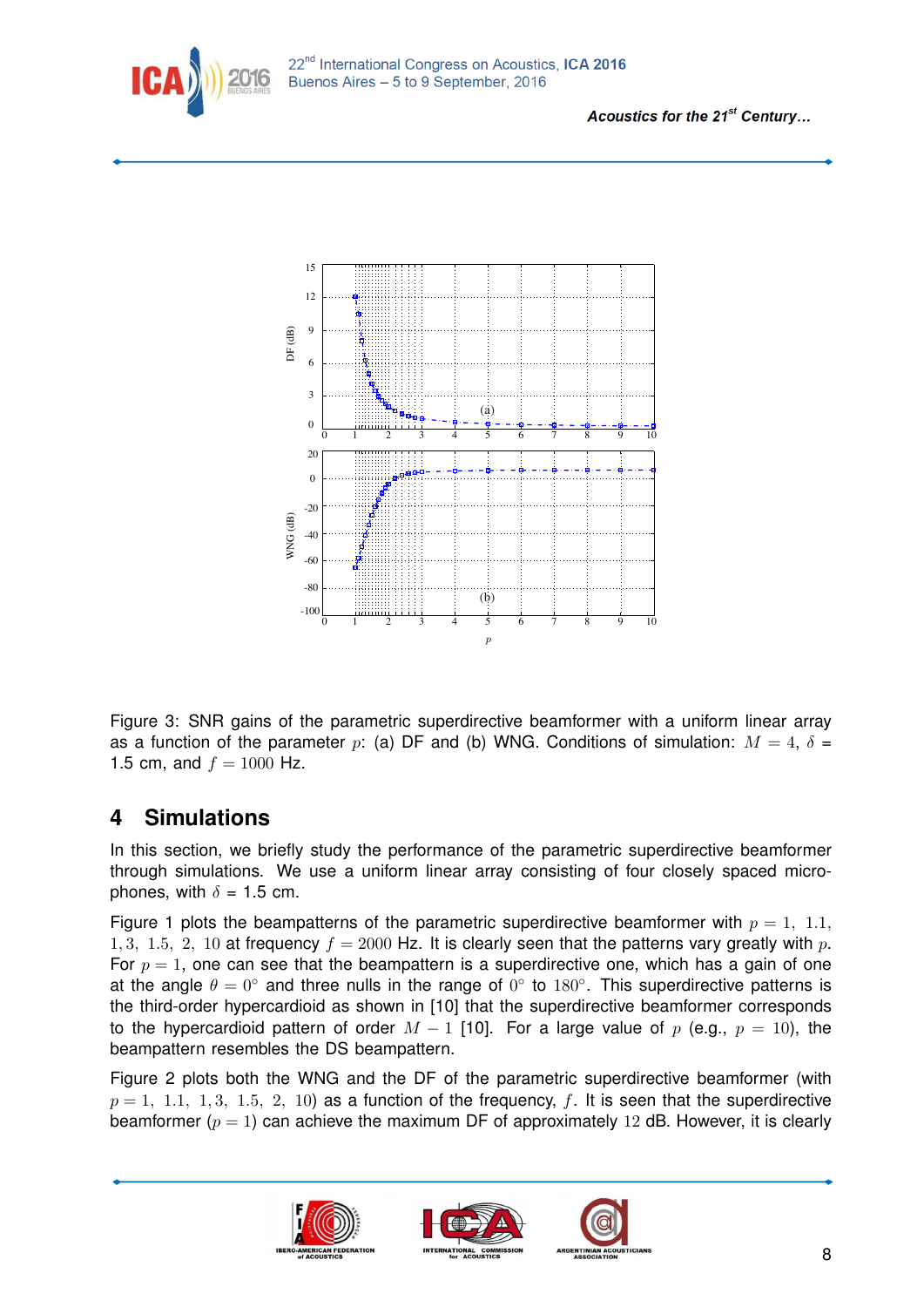



seen that it suffers from significant white noise amplification, particularly at low frequencies, which limits its use in practice. In comparison, the parametric superdirective beamformer can achieve a good compromise between large values of the DF and low values of the WNG. As seen, as the value of *p* increases from 1*.*1 to 10, the value of DF decreases while the value of WNG increases, which corroborates the theoretical analysis in Section 3.

Figure 3 plots the DF and the WNG as a function of p at  $f = 1000$  Hz. It is seen that the DF decreases while the WNG increases significantly with  $p$  in the small range from 1 to 3. If the value of *p* is larger than 3, the DF and the WNG do not vary much. This indicates that we can choose a proper value of *p* within a small range to design the parametric superdirective beamformer even though theoretically this parameter can vary from 1 to positive infinity.

### **5 Conclusions**

The superdirective beamformer, although maximizes the directivity factor, is found to suffer from white noise amplification, particularly significant at low frequencies. This means that the superdirective beamformer is very sensitive to sensors' noise and array imperfections. In this paper, we developed a parametric superdirective beamformer, which was obtained from the maximization of a parametric SNR gain. Simulation results demonstrated the good properties of this beamformer, which can compromise in a smooth way, thanks to and within a small range of the parameter *p*, between the DF and the WNG.

#### **References**

- [1] H. Cox, R. Zeskind, and M. Owen, "Robust adaptive beamforming," *IEEE Trans. Acoust., Speech, Signal Process.*, vol. 35, pp. 1365–1376, Oct. 1987.
- [2] J. Capon, "High-resolution frequency-wavenumber spectrum analysis," *Proc. IEEE*, vol. 57, pp. 1408–1418, Aug. 1969.
- [3] A. Uzkov, "An approach to the problem of optimum directive antenna design," in *Comptes Rendus (Doklady) de l'Academie des Sciences de l'URSS*, pp. 35–38, 1946.
- [4] C. Bouchard, D. I. Havelock, and M. Bouchard, "Beamforming with microphone arrays for directional sources," *J. Acoust. Soc. Am.*, vol. 125, no. 4, pp. 2098–2104, 2009.
- [5] M. Crocco and A. Trucco, "The synthesis of robust broadband beamformers for equallyspaced linear arrays," *J. Acoust. Soc. Am.*, vol. 128, no. 2, pp. 691–701, 2010.
- [6] J. Benesty, J. Chen, and Y. Huang, *Microphone Array Signal Processing*. Berlin, Germany: Springer-Verlag, 2008.
- [7] H. Cox, R. M. Zeskind, and T. Kooij, "Practical supergain," *IEEE Trans. Acoust., Speech, Signal Process.*, vol. 34, no. 3, pp. 393–398, 1986.
- [8] Y. Wang, Y. Yang, Y. Ma, and Z. He, "Robust high-order superdirectivity of circular sensor arrays," *J. Acoust. Soc. Am.*, vol. 136, no. 4, pp. 1712–1724, 2014.